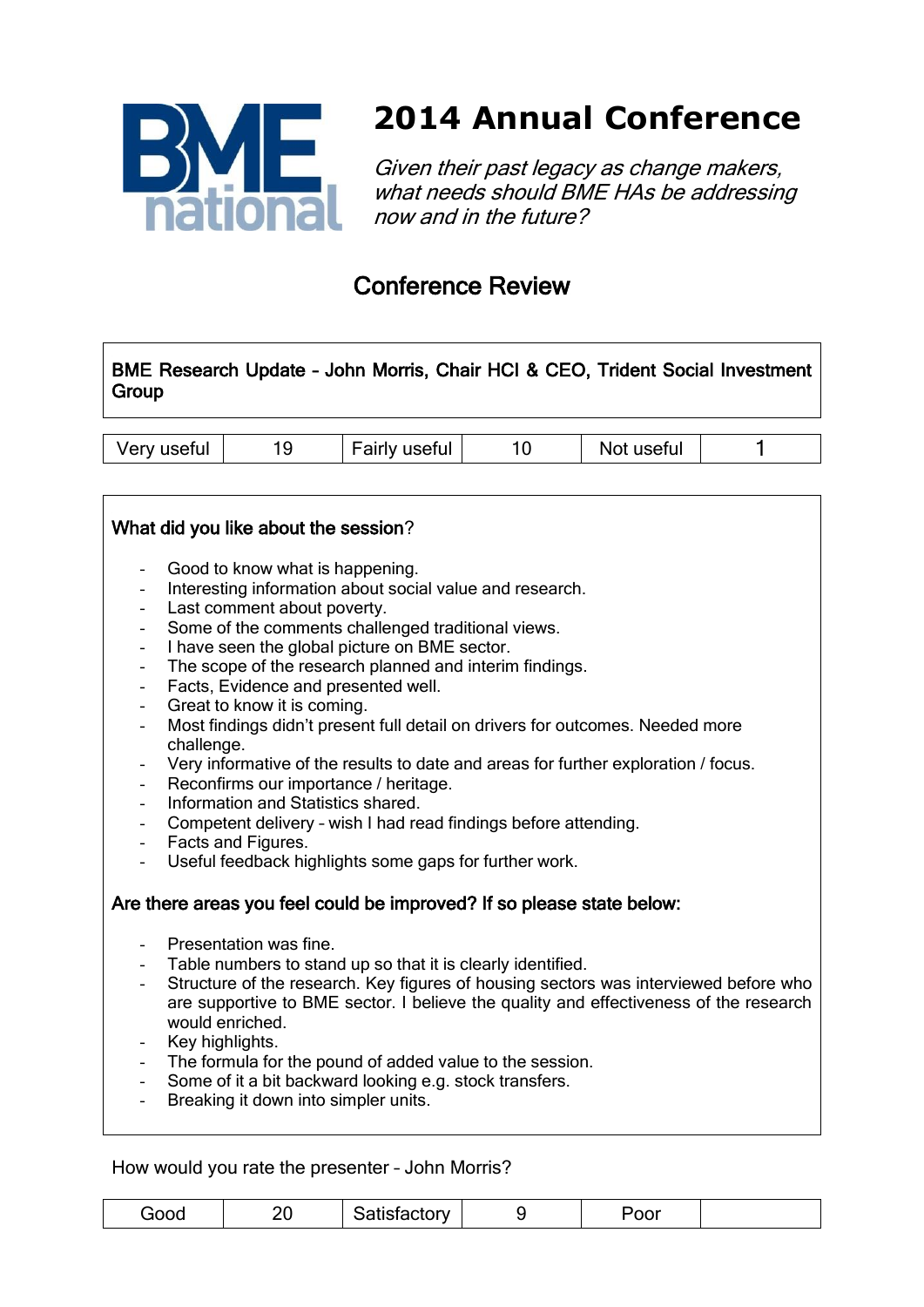#### Response to findings so far

- David Orr, Chief Executive NHF
- Grainia Long, Chief Executive, CIH

Chaired by Martin Hilditch, Deputy Editor of Inside Housing

Very useful 28 Fairly useful 1 Not useful

#### What did you like about the session?

- Honest Debate.
- The honest and cordial approach and advice given.
- Very provocative enabled a first of useful conversation.
- Informative.
- A good session with some honest speak and challenge to the BME HA's.
- They can help our sector and BME issues.
- Learning about the CIH leadership and Diversity cohesion.
- Guidance on what we should be doing in BME National.
- David Orr is an EXTRAORDINARY engoging and thought provoking speaker as is Grainia Long.
- Loved the constructive challenge, was clear, concise and inspirational.
- Grainia and David a great endorsement and double act.
- Martin a great, fair chair and great choice.
- David was excellent.
- Frank debate on the issues with appropriate challenges to the audience.
- Direct and Challenging.
- Grainia was extremely competent.
- Thought provoking.
- Challenged us to be clear on what we are doing and what are message is.

#### Are there areas you feel could be improved? If so please state below:

- Would have liked the session to last longer to facilitate, better debate. BME Exec should have joined the panel as our voice.
- They should have half day on this. Presentation is no relevant and important.
- Clearer ideas of how BME's can be supported. Not clear whether NHF and CIH would promote this forum but am sure they would support.
- The role of NHF and CIH respectively in mainstreaming diversity.

#### How would you rate the presenter – David Orr?

| $- - -$<br>OC. |  | …………<br>M<br>.<br>. |  | -<br>∴י ∪ |  |  |
|----------------|--|---------------------|--|-----------|--|--|
|----------------|--|---------------------|--|-----------|--|--|

#### How would you rate the presenter – Grainia Long?

| ОC | $\overline{\phantom{a}}$<br><br>-- | ---<br>v |  |  |
|----|------------------------------------|----------|--|--|
|    |                                    |          |  |  |

How would you rate the presenter – Martin Hilditch?

| ood | <u>__</u> | `atistactory<br>ושטופ<br>ت ایا<br>. |  | 'oor |  |  |
|-----|-----------|-------------------------------------|--|------|--|--|
|-----|-----------|-------------------------------------|--|------|--|--|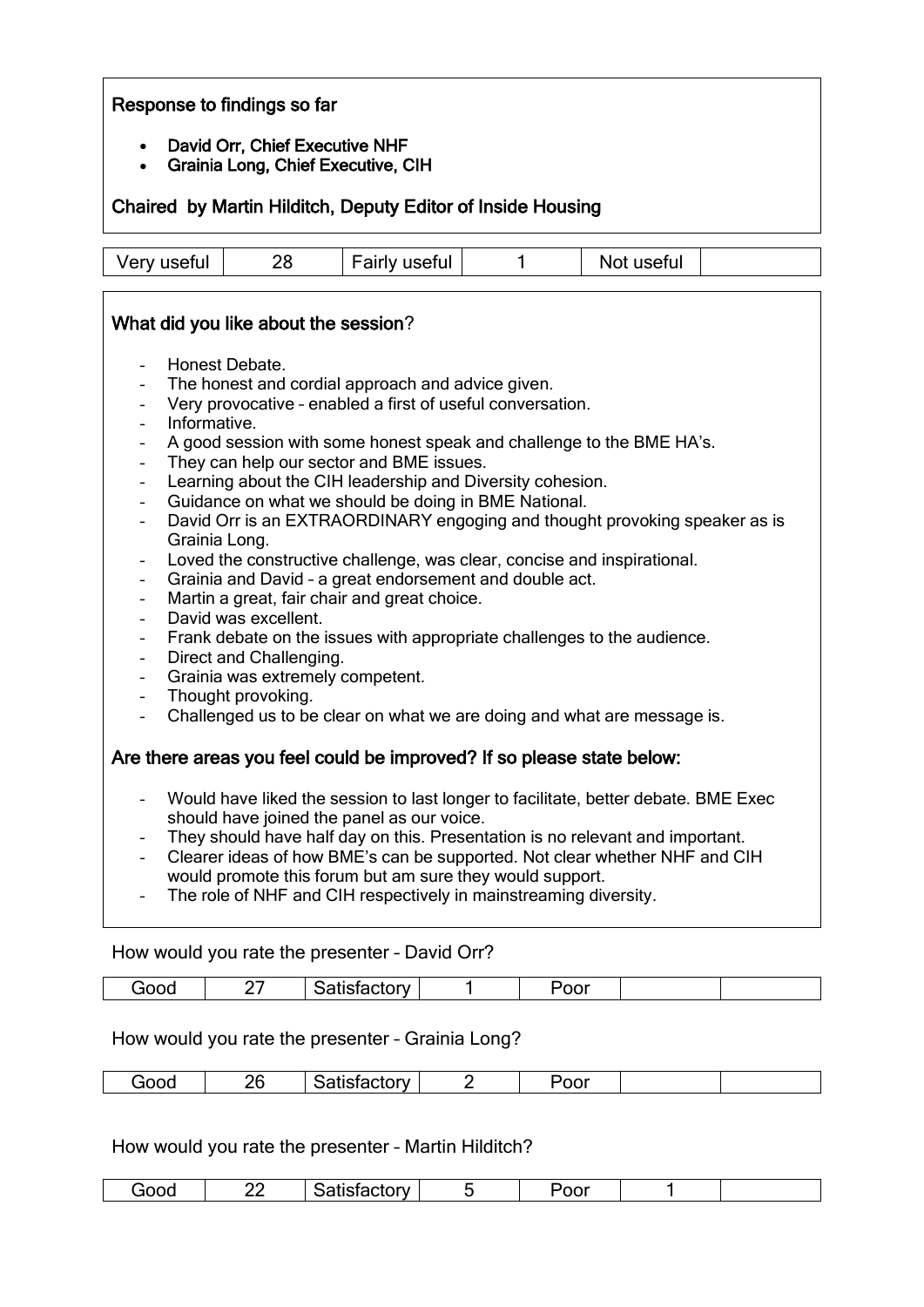#### Using Steve Biko's legacy to empower communities

#### Ms Obenewa Amponsah, Director, Steve Biko Foundation

| Fairly useful<br>Very useful<br>Not useful |
|--------------------------------------------|
|--------------------------------------------|

 $\overline{\phantom{a}}$ 

|                          | What did you like about the session?                                  |
|--------------------------|-----------------------------------------------------------------------|
| $\blacksquare$           | Re. History and what is happening now.                                |
| $\overline{\phantom{a}}$ | Historical context and work done thus far.                            |
|                          | So inspirational - great speaker.                                     |
| $\overline{\phantom{a}}$ | Very informative and can mirror some of the parallels with history.   |
|                          | Very engaging and informative.                                        |
| $\overline{\phantom{a}}$ | Inspirational.                                                        |
|                          | Inspiring.                                                            |
|                          | I have learned about the foundation.                                  |
|                          | Inspirational context and great speaker.                              |
| $\overline{\phantom{0}}$ | Telling of the story.                                                 |
|                          | Inspiring story.                                                      |
|                          | Inspiring.                                                            |
|                          | Principled, passionate, relevant.                                     |
| $\overline{\phantom{a}}$ | Engaging, fun and energetic.                                          |
|                          | Interesting and emotional.                                            |
| $\overline{\phantom{a}}$ | To learn of him and legacy.                                           |
| $\overline{\phantom{a}}$ | Excellent delivery.                                                   |
|                          | Achievements of the Foundation and impact in the community.           |
|                          | Inspirational.                                                        |
|                          | Are there areas you feel could be improved? If so please state below: |
|                          | - No. It was excellent.                                               |
|                          | - No - Great.                                                         |
|                          | - Some visual pictures.                                               |
| $\overline{a}$           | Lessons for today and movement.                                       |
|                          |                                                                       |

#### How would you rate the presenter – Obenewa Amponsah?

| "<br>- -<br>$\overline{\phantom{0}}$<br>$\sim$<br>_ _ _ _ _ _ |
|---------------------------------------------------------------|
|---------------------------------------------------------------|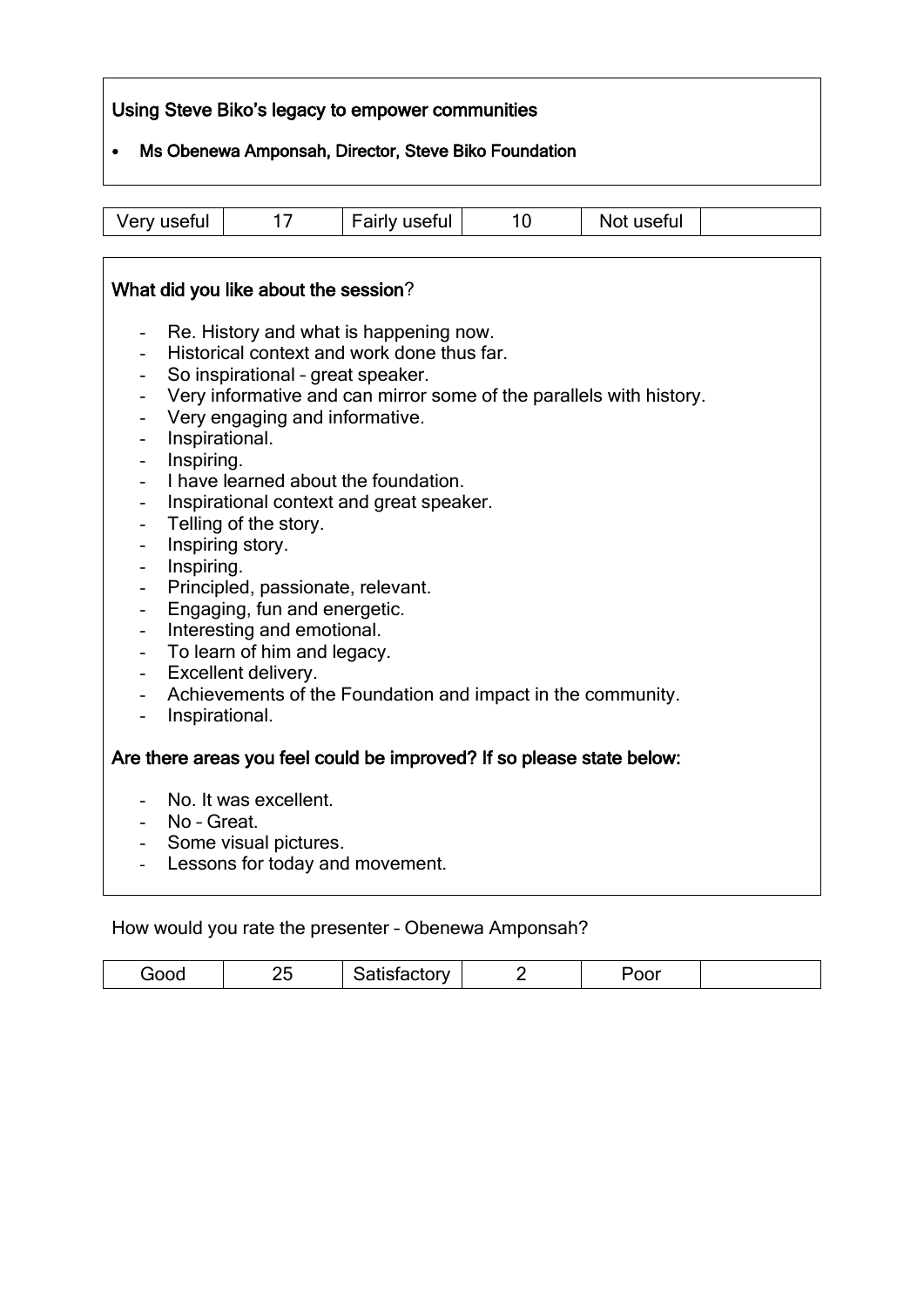#### Tackling poverty across all ethnicities; what does the evidence say?

 Helen Barnard, Policy and Research Programme Manager, Joseph Rowntree **Foundation** 

| Verv | ᄼ<br>∼ | — _<br>. <i>.</i><br>useiui | .<br><b>NULUSEIUI</b> |  |
|------|--------|-----------------------------|-----------------------|--|

#### What did you like about the session?

- Re. Statistics.
- Statistics that show how dire a picture there is for those we engage in.
- Very informative.
- Brief and informative of a subject. Stats with the ability to bore after lunch.
- Good contents.
- Information provided and debate that it provoked afterwards.
- The stats which are still shocking.
- Presented well considering risqué topic but clear facts used.
- Statistics that were presented were very interesting and unknown.
- Evidenced with practical recommendations.
- Good level of detail. Just right.
- Interesting and insightful.
- Figures on racism.
- Figures were great. Highlighted issues.
- Statistics.
- Facts and Figures.

#### Are there areas you feel could be improved? If so please state below:

- Solutions to problems / issues.
- More succinct.
- Not clear where report is going and how research is to be used.
- Any case studies?
- More on living wage.

How would you rate the presenter – Helen Barnard?

| $\cdots$ $\cdots$ | ^`<br>ט נ<br>∼ | - - |  | ິ<br>$  -$ |  |
|-------------------|----------------|-----|--|------------|--|
|-------------------|----------------|-----|--|------------|--|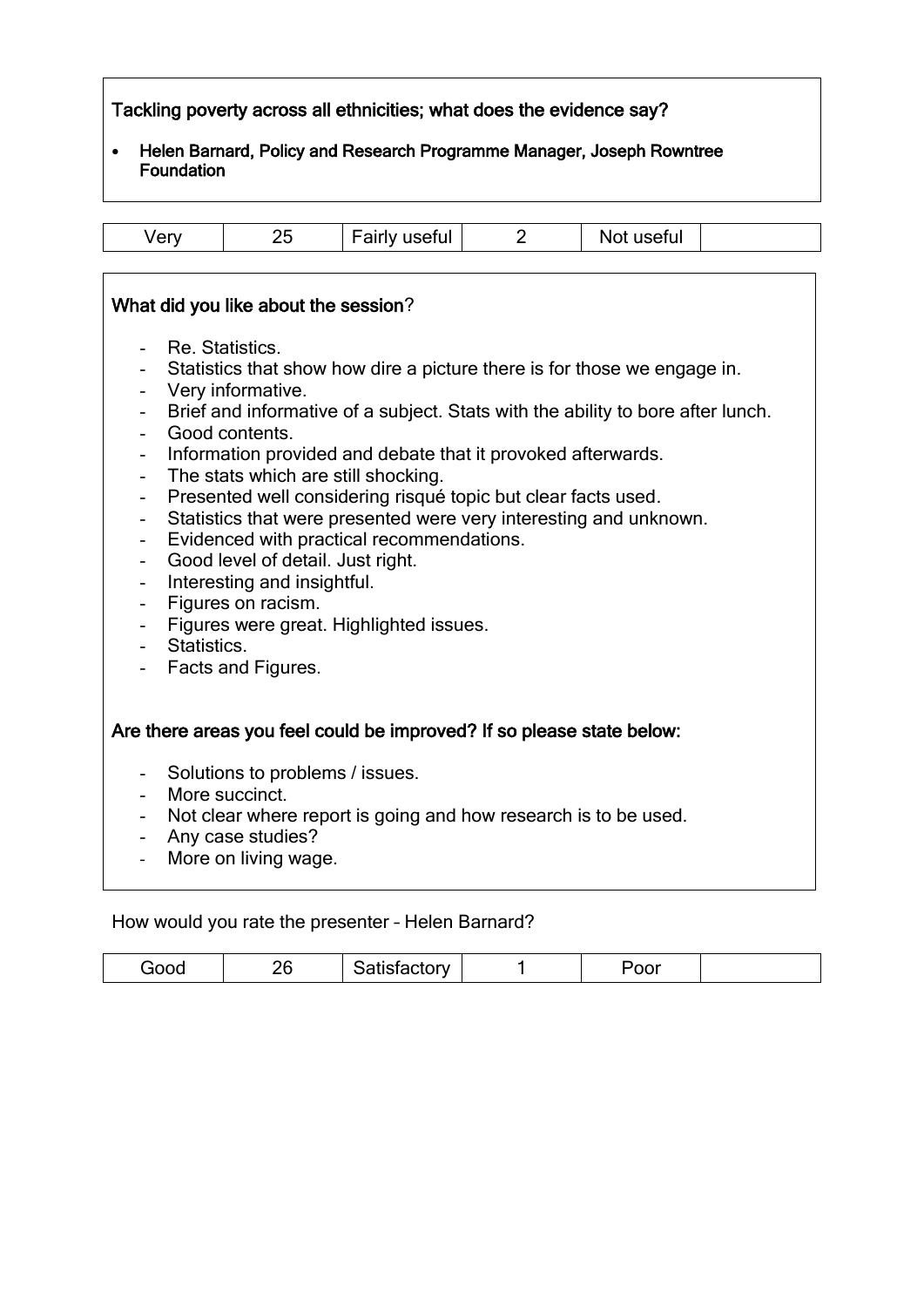#### What are the key issues for BMENational going forward? - Cym D'Souza, Chair **BMENational**

| Very                                       | 20                                                                                                                                                                                                                       | Fairly useful                                                                                                                                                  | $\overline{2}$ | Not useful |  |
|--------------------------------------------|--------------------------------------------------------------------------------------------------------------------------------------------------------------------------------------------------------------------------|----------------------------------------------------------------------------------------------------------------------------------------------------------------|----------------|------------|--|
| Balanced.<br>$\overline{\phantom{0}}$      | What did you like about the session?<br>The discussion.<br>Summary and brain storming.<br>Interactive session.<br>Feedback from the different tables.<br>First chance to complete table.<br>Similar focus on priorities. | Help us to focus our work as a movement / sector.<br>Lots of similar responses - a clear way forward.<br>Tried to focus on what we needed to do going forward. |                |            |  |
| Participation.<br>$\overline{\phantom{0}}$ | Interactive work.                                                                                                                                                                                                        | Gave us time to talk through some of the issues (ran out of time).                                                                                             |                |            |  |
|                                            |                                                                                                                                                                                                                          | Are there areas you feel could be improved? If so please state below:<br>Could have been done earlier before some people left.                                 |                |            |  |

How would you rate the presenter – Cym D'Souza?

| ∼.<br>$ -$<br>– ∪<br>--<br>$\overline{\phantom{0}}$<br>$  -$ |
|--------------------------------------------------------------|
|--------------------------------------------------------------|

| Venue Location - Resource for London, London |                                                                                                                                                                                                                                                                                                                                                     |  |                                                                                                                                                                                                                                      |  |  |  |
|----------------------------------------------|-----------------------------------------------------------------------------------------------------------------------------------------------------------------------------------------------------------------------------------------------------------------------------------------------------------------------------------------------------|--|--------------------------------------------------------------------------------------------------------------------------------------------------------------------------------------------------------------------------------------|--|--|--|
| Very good                                    | 13<br>10<br>Fairly good<br>Poor                                                                                                                                                                                                                                                                                                                     |  |                                                                                                                                                                                                                                      |  |  |  |
| network.<br>$\overline{\phantom{a}}$         | Comments/suggestions for improvement<br>Room was a little crowded. Got a bit hot.<br>Layout of tables could be improved.<br>Room a bit tight - difficult to see speakers.<br>Room temperature a bit high.<br>Larger room next time.<br>Central, easy to find.<br>More central. Hard to find.<br>No map included with the invite, difficult to find. |  | More space - but not a criticism of today - it was good to "feel" the buzz in the room.<br>Specious venue. The room was cramped with tables and chairs. No opportunity to<br>Room tad cold and could feel at times a little cramped. |  |  |  |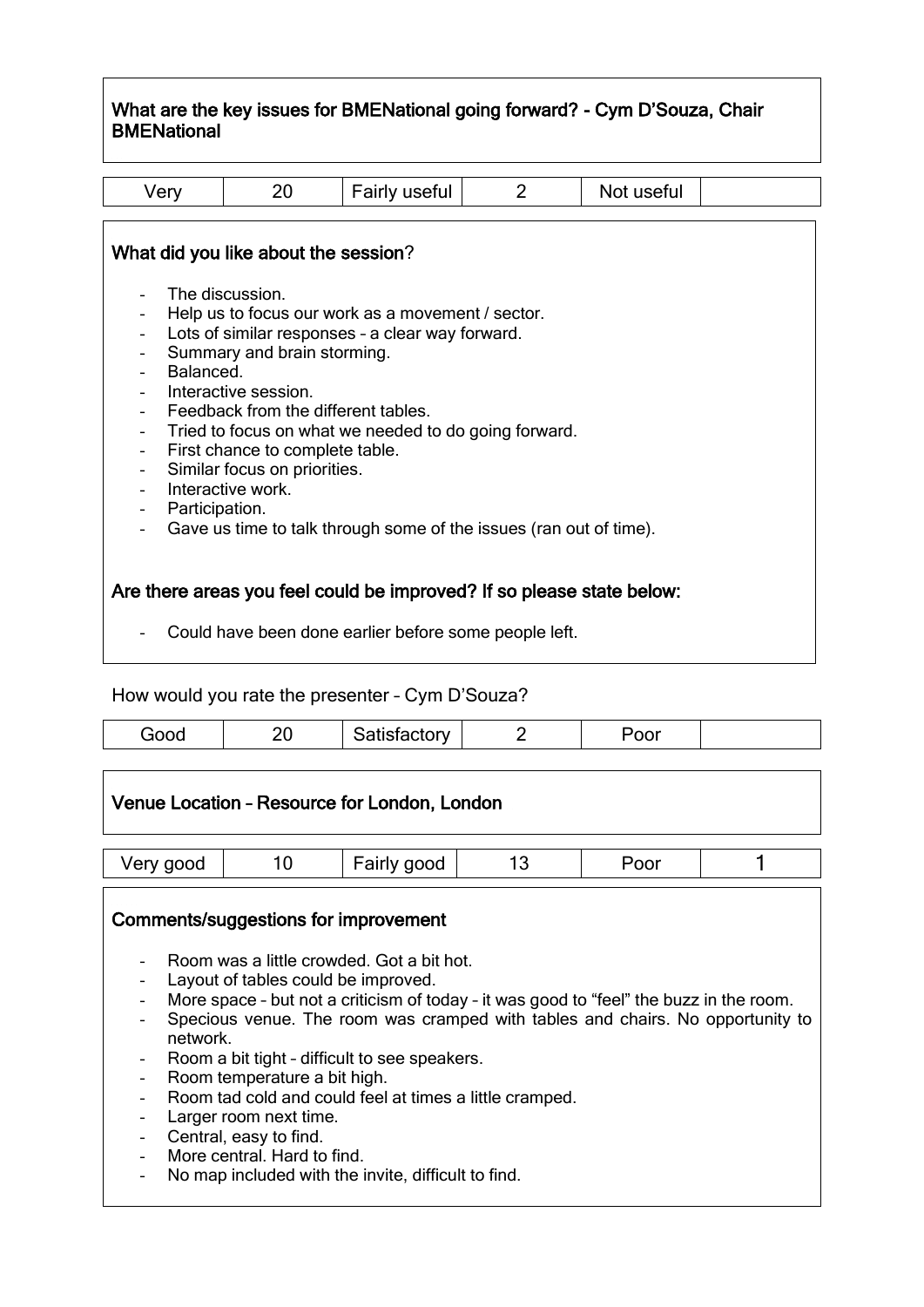#### Where is your preferred location for any future conferences?

- Birmingham (possibly link in with other housing conferences).
- London/South East.
- London.
- Midlands maybe?
- London.
- London
- Central London.
- Manchester.
- Croydon.

# Venue, Service, Food etc.

|  | Verv good<br>$\sim$ | ≻ | - -<br>good<br>∽aırı<br>w |  | 'oor |  |
|--|---------------------|---|---------------------------|--|------|--|
|--|---------------------|---|---------------------------|--|------|--|

#### Comments/suggestions for improvement

- Diverse in nature and options.
- Food was good.
- Food fantastic.
- Café on ground floor very reasonable.
- Caribbean food was good.
- More variety.
- No cream for the desserts.

#### Venue Facilites – Conférence Room etc.

|  | good<br>. .<br>$1 \text{P}$<br>ж<br>υυ<br>- |
|--|---------------------------------------------|
|--|---------------------------------------------|

#### Comments/suggestions for improvement

- Cramped. Too small for the number of people.
- Conference room and Lobby area should be spacious.
- Bit small and too hot.
- Not quite enough room.<br>- A bit crowded.
- A bit crowded.
- Staff to be invited, but would be limited in resources.
- Room small.
- Too crammed.
- Room too small and not very good. Layout for networking.
- Not roomy enough.